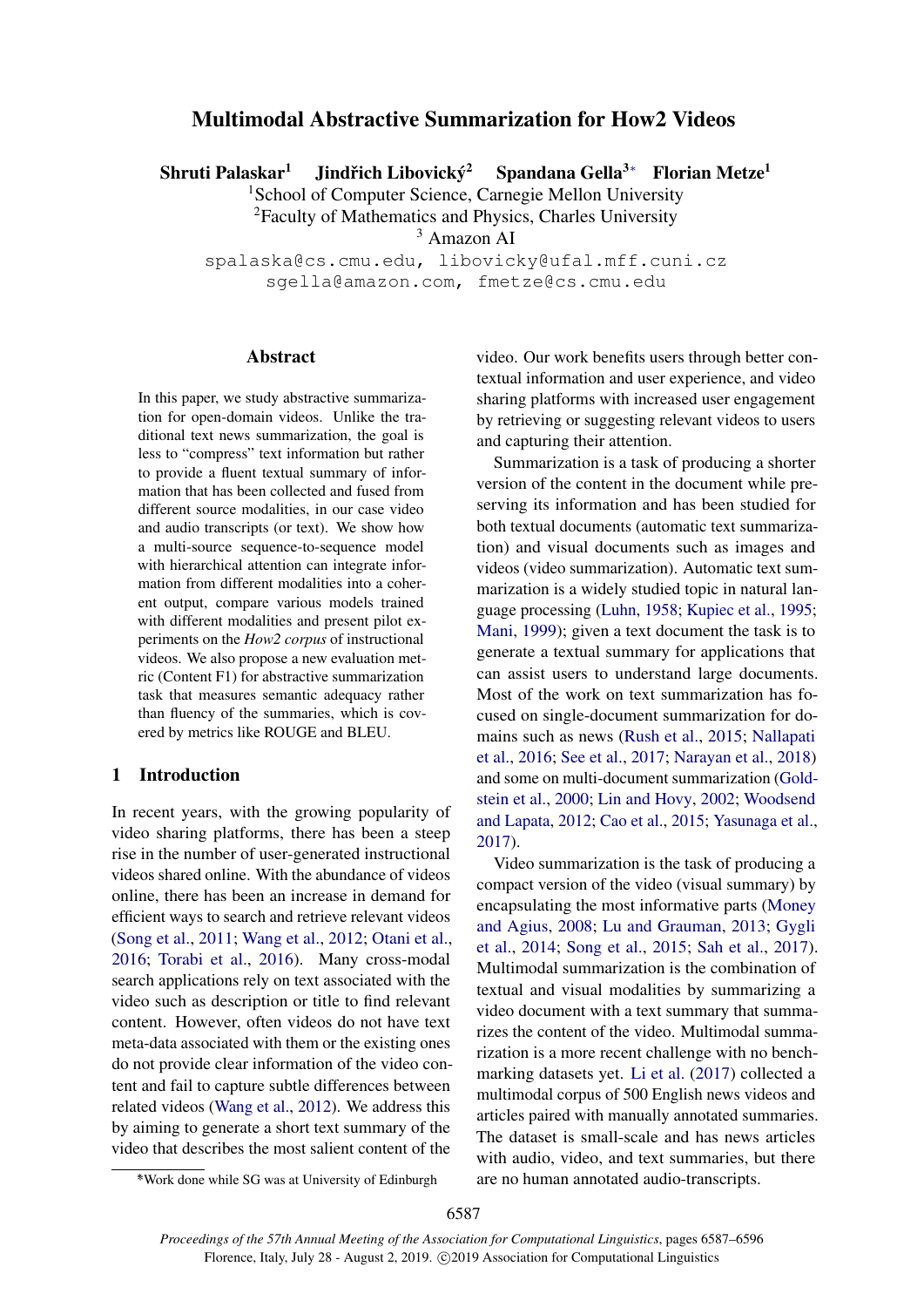#### **Transcript Video**

<span id="page-1-0"></span>today we are going to show you how to make spanish omelet . i 'm going to dice a little bit of peppers here . i 'm not going to use a lot , i 'm going to use very very little . a little bit more then this maybe . you can use red peppers if you like to get a little bit color in your omelet . some people do and some people do n't …. t is the way they make there spanish omelets that is what she says . i loved it , it actually tasted really good . you are going to take the onion also and dice it really small . you do n't want big chunks of onion in there cause it is just pops out of the omelet . so we are going to dice the up also very very small . so we have small pieces of onions and peppers ready to go .



#### **Summary**

how to cut peppers to make a spanish omelette; get expert tips and advice on making cuban breakfast recipes in this free cooking video .

Figure 1: How2 dataset example with different modalities. "Cuban breakfast" and "free cooking video" is not mentioned in the transcript, and has to be derived from other sources.

Related tasks include image or video captioning and description generation, video story generation, procedure learning from instructional videos and title generation which focus on events or activities in the video and generating descriptions at various levels of granularity from single sentence to multiple sentences [\(Das et al.,](#page-5-9) [2013;](#page-5-9) [Regneri et al.,](#page-6-10) [2013;](#page-6-10) [Rohrbach et al.,](#page-6-11) [2014;](#page-6-11) [Zeng et al.,](#page-7-3) [2016;](#page-7-3) [Zhou et al.,](#page-7-4) [2018;](#page-7-4) [Zhang et al.,](#page-7-5) [2018;](#page-7-5) [Gella et al.,](#page-5-10) [2018\)](#page-5-10). A closely related task to ours is video title generation where the task is to describe the most salient event in the video in a compact title that is aimed at capturing users attention [\(Zeng et al.,](#page-7-3) [2016\)](#page-7-3). [Zhou et al.](#page-7-4) [\(2018\)](#page-7-4) present the YouCookII dataset containing instructional videos, specifically cooking recipes, with temporally localized annotations for the procedure which could be viewed as a summarization task as well although localized with time alignments between video segments and procedures.

In this work, we study multimodal summarization with various methods to summarize the intent of *open-domain instructional videos* stating the exclusive and unique features of the video, irrespective of modality. We study this task in detail using the new How2 dataset [\(Sanabria et al.,](#page-6-12) [2018\)](#page-6-12) which contains human annotated video summaries for a varied range of topics. Our models generate natural language descriptions for video content using the transcriptions (both user-generated and output of automatic speech recognition systems) as well as visual features extracted from the video. We also introduce a new evaluation metric (Content F1) that suits this task and present detailed results to understand the task better.

## 2 Multimodal Abstractive Summarization

The How2 dataset [\(Sanabria et al.,](#page-6-12) [2018\)](#page-6-12) contains about 2,000 hours of short instructional videos, spanning different domains such as cooking, sports, indoor/outdoor activities, music, etc. Each video is accompanied by a human-generated transcript and a 2 to 3 sentence summary is available for every video written to generate interest in a potential viewer.

The example in Figure [1](#page-1-0) shows the transcript describes instructions in detail, while the summary is a high-level overview of the entire video, mentioning that the peppers are being "cut", and that this is a "Cuban breakfast recipe", which is not mentioned in the transcript. We observe that text and vision modalities both contain complementary information, thereby when fused, helps in generating richer and more fluent summaries. Additionally, we can also leverage the speech modality by using the output of a speech recognizer as input to a summarization model instead of a human-annotated transcript. The How2 corpus contains 73,993 videos for training, 2,965 for validation and 2,156 for testing. The average length of transcripts is 291 words and of summaries is 33 words. A more general comparison of the How2 dataset for summarization as compared with certain common datasets is given in [\(Sanabria et al.,](#page-6-12) [2018\)](#page-6-12).

Video-based Summarization. We represent videos by features extracted from a pre-trained action recognition model: a ResNeXt-101 3D Convolutional Neural Network [\(Hara et al.,](#page-5-11) [2018\)](#page-5-11) trained to recognize 400 different human actions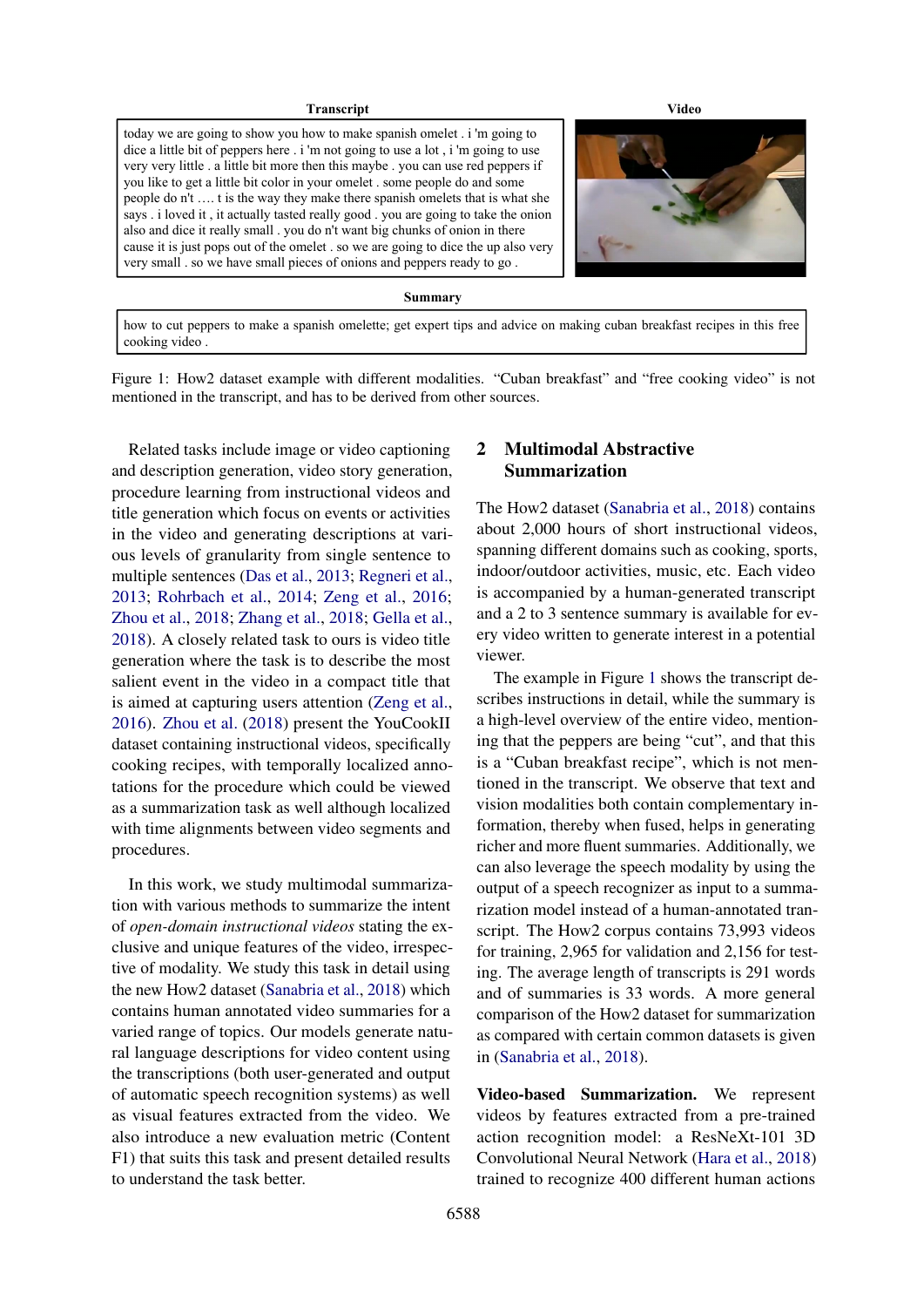in the Kinetics dataset [\(Kay et al.,](#page-5-12) [2017\)](#page-5-12). These features are 2048 dimensional, extracted for every 16 non-overlapping frames in the video. This results in a sequence of feature vectors per video rather than a single/global one. We use these sequential features in our models described in Section [3.](#page-2-0)

Speech-based Summarization. We leverage the speech modality by using the outputs from a pretrained speech recognizer that is trained with other data, as inputs to a text summarization model. We use the state-of-the-art models for distantmicrophone conversational speech recognition, ASpIRE [\(Peddinti et al.,](#page-6-13) [2015\)](#page-6-13) and EESEN [\(Miao](#page-5-13) [et al.,](#page-5-13) [2015;](#page-5-13) [Le Franc et al.,](#page-5-14) [2018\)](#page-5-14). The word error rate of these models on the How2 test data is 35.4%. This high error mostly stems from normalization issues in the data. For example, recognizing and labeling "20" as "twenty" etc. Handling these effectively will reduce the word error rates significantly. We accept these as is for this task.

Transfer Learning. Our parallel work [Sanabria](#page-6-14) [et al.](#page-6-14) [\(2019\)](#page-6-14) demonstrates the use of summarization models trained in this paper for a transfer learning based summarization task on the Charades dataset [\(Sigurdsson et al.,](#page-6-15) [2016\)](#page-6-15) that has audio, video, and text (summary, caption and question-answer pairs) modalities similar to the How2 dataset. [Sanabria](#page-6-14) [et al.](#page-6-14) [\(2019\)](#page-6-14) observe that pre-training and transfer learning with the How2 dataset led to significant improvements in unimodal and multimodal adaptation tasks on the Charades dataset.

#### <span id="page-2-0"></span>3 Summarization Models

We study various summarization models. First, we use a Recurrent Neural Network (RNN) Sequenceto-Sequence (S2S) model [\(Sutskever et al.,](#page-6-16) [2014\)](#page-6-16) consisting of an encoder RNN to encode (text or video features) with the attention mechanism [\(Bahdanau et al.,](#page-4-0) [2014\)](#page-4-0) and a decoder RNN to generate summaries. Our second model is a Pointer-Generator (PG) model [\(Vinyals et al.,](#page-6-17) [2015;](#page-6-17) [Gülçehre et al.,](#page-5-15) [2016\)](#page-5-15) that has shown strong performance for abstractive summarization [\(Nallapati](#page-6-4) [et al.,](#page-6-4) [2016;](#page-6-4) [See et al.,](#page-6-5) [2017\)](#page-6-5). As our third model, we use hierarchical attention approach of [Libovický](#page-5-16) [and Helcl](#page-5-16) [2017](#page-5-16) originally proposed for multimodal machine translation to combine textual and visual modalities to generate text. The model first computes the context vector independently for each of

<span id="page-2-1"></span>

Figure 2: Building blocks of the sequence-to-sequence models, gray numbers in brackets indicate which components are utilized in which experiments.

the input modalities (text and video). In the next step, the context vectors are treated as states of another encoder, and a new vector is computed. When using a sequence of action features instead of a single averaged vector for a video, the RNN layer helps capture context. In Figure [2](#page-2-1) we present the building block of our models.

#### 4 Evaluation

We evaluate the summaries using the standard metric for abstractive summarization ROUGE-L [\(Lin](#page-5-17) [and Och,](#page-5-17) [2004\)](#page-5-17) that measures the longest common sequence between the reference and the generated summary. Additionally, we introduce the Content F1 metric that fits the template-like structure of the summaries. We analyze the most frequently occurring words in the transcription and summary. The words in transcript reflect the conversational and spontaneous speech while the words in the summaries reflect their descriptive nature. For examples, see Table [A1](#page-7-6) in Appendix [A.2.](#page-7-7)

Content F1. This metric is the F1 score of the content words in the summaries based over a monolingual alignment, similar to metrics used to evaluate quality of monolingual alignment [\(Sultan et al.,](#page-6-18) [2014\)](#page-6-18). We use the METEOR toolkit [\(Banerjee and](#page-4-1) [Lavie,](#page-4-1) [2005;](#page-4-1) [Denkowski and Lavie,](#page-5-18) [2014\)](#page-5-18) to obtain the alignment. Then, we remove function words and task-specific stop words that appear in most of the summaries (see Appendix A.2) from the reference and the hypothesis. The stop words are easy to predict and thus increase the ROUGE score. We treat remaining content words from the reference and the hypothesis as two bags of words and compute the F1 score over the alignment. Note that the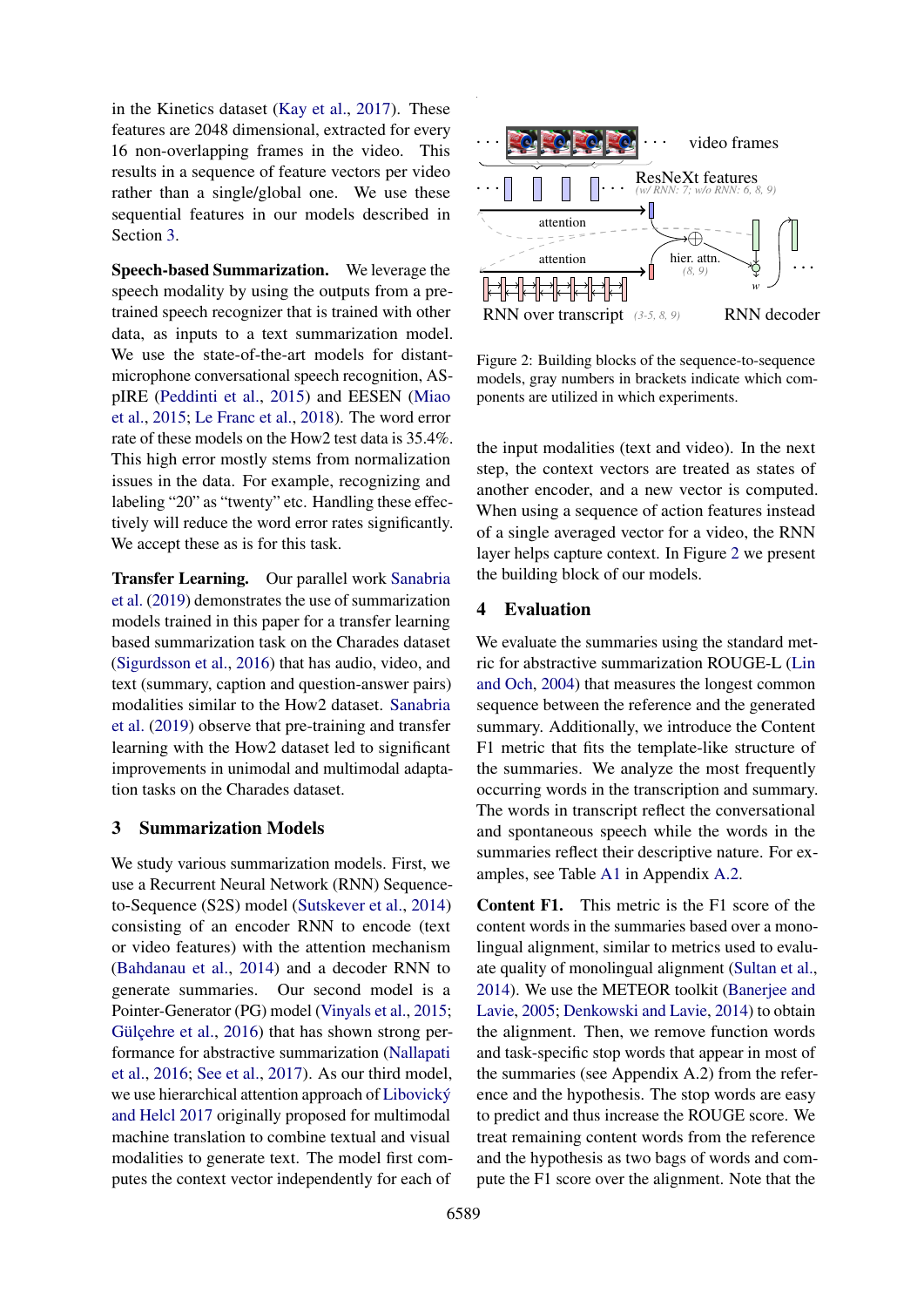<span id="page-3-0"></span>

| Model No.      | Description                                             | ROUGE-L | Content F1 |
|----------------|---------------------------------------------------------|---------|------------|
|                | Random Baseline using Language Model                    | 27.5    | 8.3        |
| 2a             | Rule-based Extractive summary                           | 16.4    | 18.8       |
| 2 <sub>b</sub> | Next-neighbor Summary                                   | 31.8    | 17.9       |
| 3              | Using Extracted Sentence from 2a only (Text-only)       | 46.4    | 36.0       |
| $\overline{4}$ | First 200 tokens (Text-only)                            | 40.3    | 27.5       |
| 5a             | S2S Complete Transcript (Text-only, 650 tokens)         | 53.9    | 47.4       |
| 5 <sub>b</sub> | PG Complete Transcript (Text-only)                      | 50.2    | 42.0       |
| 5c             | ASR output Complete Transcript (Text-only)              | 46.1    | 34.7       |
| 6              | Action Features only (Video)                            | 38.5    | 24.8       |
| 7              | Action Features + RNN (Video)                           | 46.3    | 34.9       |
| 8              | Ground-truth transcript + Action with Hierarchical Attn | 54.9    | 48.9       |
| 9              | ASR output + Action with Hierarchical Attn              | 46.3    | 34.7       |

Table 1: ROUGE-L and Content F1 for different summarization models: random baseline (1), rule-based extracted summary (2a), nearest neighbor summary (2b), different text-only (3,4,5a), pointer-generator (5b), ASR output transcript (5c), video-only (6-7) and text-and-video models (8-9).

<span id="page-3-1"></span>

| Model (No.)        | INF  |             | REL COH FLU |      |
|--------------------|------|-------------|-------------|------|
| Text-only (5a)     |      | 3.86 3.78   | 3.78        | 3.92 |
| Video-only $(7)$   | 3.58 | 3.30        | 3.71        | 3.80 |
| Text-and-Video (8) |      | 3.89 $3.74$ | 3.85        | 3.94 |

Table 2: Human evaluation scores on 4 different measures of Informativeness (INF), Relevance (REL), Coherence (COH), Fluency (FLU).

score ignores the fluency of output.

Human Evaluation. In addition to automatic evaluation, we perform a human evaluation to understand the outputs of this task better. Following the abstractive summarization human annotation work of [Grusky et al.](#page-5-19) [\(2018\)](#page-5-19), we ask our annotators to label the generated output on a scale of  $1 - 5$  on informativeness, relevance, coherence, and fluency. We perform this on randomly sampled 500 videos from the test set. We evaluate three models: two unimodal (text-only (5a), video-only (7)) and one multimodal (text-and-video (8)). Three workers annotated each video on Amazon Mechanical Turk. More details about human evaluation are in the Appendix [A.5.](#page-9-0)

### 5 Experiments and Results

As a baseline, we train an RNN language model [\(Sutskever et al.,](#page-6-19) [2011\)](#page-6-19) on all the summaries and randomly sample tokens from it. The output obtained is fluent in English leading to a high ROUGE score, but the content is unrelated which leads to

a low Content F1 score in Table [1.](#page-3-0) As another baseline, we replace the target summary with a rule-based extracted summary from the transcription itself. We used the sentence containing words "how to" with predicates *learn*, *tell*, *show*, *discuss* or *explain*, usually the second sentence in the transcript. Our final baseline was a model trained with the summary of the nearest neighbor of each video in the Latent Dirichlet Allocation (LDA; [Blei et al.,](#page-4-2) [2003\)](#page-4-2) based topic space as a target. This model achieves a similar Content F1 score as the rulebased model which shows the similarity of content and further demonstrates the utility of the Content F1 score.

We use the transcript (either ground-truth transcript or speech recognition output) and the video action features to train various models with different combinations of modalities. The text-only model performs best when using the complete transcript in the input (650 tokens). This is in contrast to prior work with news-domain summarization [\(Nallapati et al.,](#page-6-4) [2016\)](#page-6-4). We also observe that PG networks do not perform better than S2S models on this data which could be attributed to the abstractive nature of our summaries and also the lack of common n-gram overlap between input and output which is the important feature of PG networks. We also use the automatic transcriptions obtained from a pretrained automatic speech recognizer as input to the summarization model. This model achieves competitive performance with the video-only models (described below) but degrades noticeably than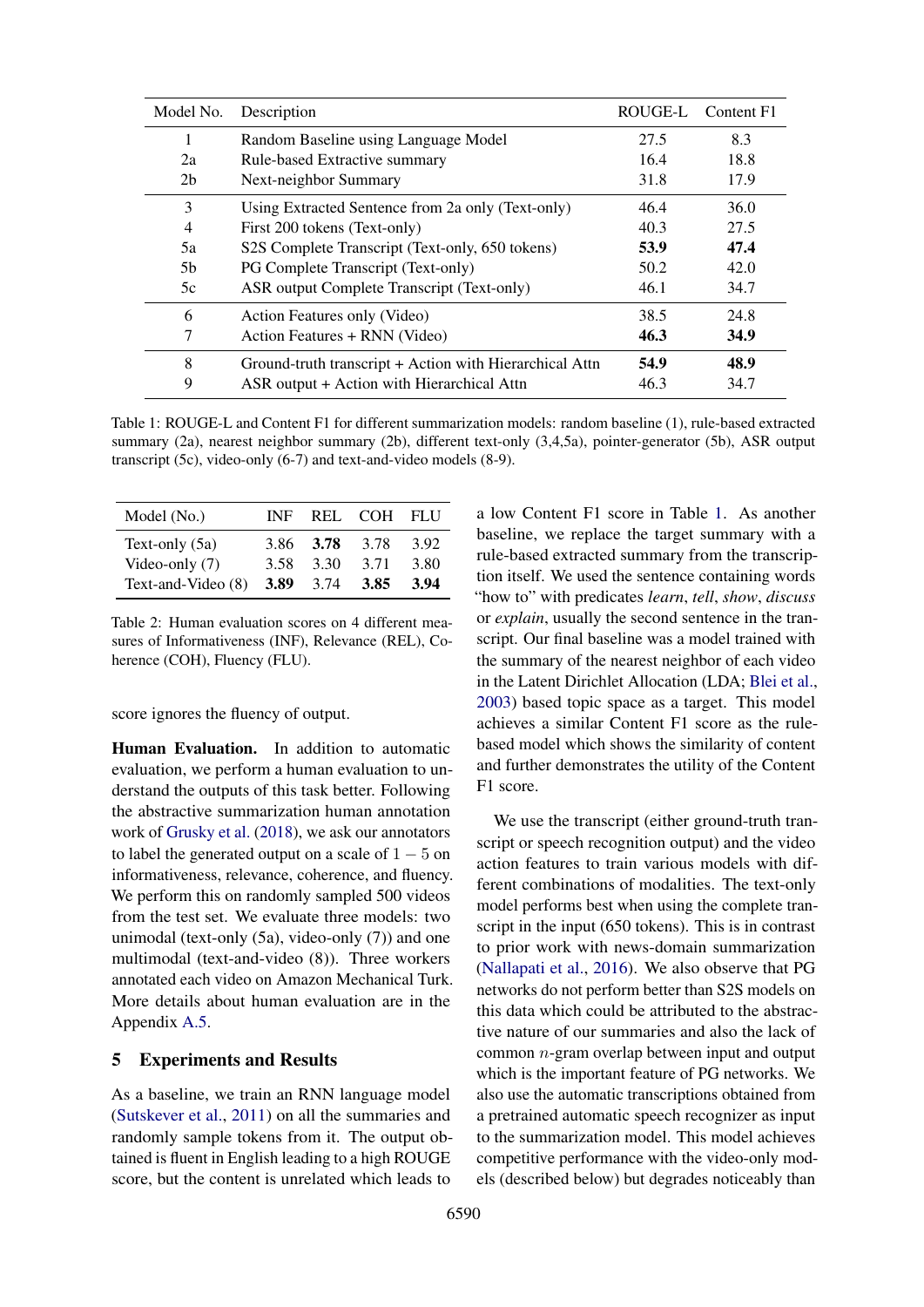<span id="page-4-3"></span>

Figure 3: Word distribution in comparison with the human summaries for different unimodal and multimodal models. Density curves show the length distributions of human annotated and system produced summaries.

ground-truth transcription summarization model. This is as expected due to the large margin of ASR errors in distant-microphone open-domain speech recognition.

We trained two video-only models: the first one uses a single mean-pooled feature vector representation for the entire video, while the second one applies a single layer RNN over the vectors in time. Note that using only the action features in input reaches almost competitive ROUGE and Content F1 scores compared to the text-only model showing the importance of both modalities in this task. Finally, the hierarchical attention model that combines both modalities obtains the highest score.

In Table [2,](#page-3-1) we report human evaluation scores on our best text-only, video-only and multimodal models. In three evaluation measures, the multimodal models with the hierarchical attention reach the best scores. Model hyperparameter settings, attention analysis and example outputs for the models described above are available in the Appendix.

In Figure [3,](#page-4-3) we analyze the word distributions of different system generated summaries with the human annotated reference. The density curves show that most model outputs are shorter than human annotations with the action-only model (6) being the shortest as expected. Interestingly, the two different uni-modal and multimodal systems with groundtruth text and ASR output text features are very similar in length showing that the improvements in Rouge-L and Content-F1 scores stem from the difference in content rather than length. Example presented in Table [A2](#page-8-0) Section [A.3](#page-7-8) shows how the

outputs vary.

#### 6 Conclusions

We present several baseline models for generating abstractive text summaries for the open-domain videos in How2 data. Our presented models include a video-only summarization model that performs competitively with a text-only model. In the future, we would like to extend this work to generate multidocument (multi-video) summaries and also build end-to-end models directly from audio in the video instead of text-based output from pretrained ASR. We define and show the quality of a new metric, Content F1, for evaluation of the video summaries that are designed as teasers or highlights for viewers, instead of a condensed version of the input like traditional text summaries.

#### Acknowledgements

This work was mostly conducted at the 2018 Frederick Jelinek Memorial Summer Workshop on Speech and Language Technologies, $<sup>1</sup>$  $<sup>1</sup>$  $<sup>1</sup>$  hosted and</sup> sponsored by Johns Hopkins University. Shruti Palaskar received funding from Facebook and Amazon grants. Jindřich Libovický received funding from the Czech Science Foundation, grant no. 19- 26934X. This work used the Extreme Science and Engineering Discovery Environment (XSEDE) supported by NSF grant ACI-1548562 and the Bridges system supported by NSF award ACI-1445606, at the Pittsburgh Supercomputing Center.

#### References

- <span id="page-4-0"></span>Dzmitry Bahdanau, Kyunghyun Cho, and Yoshua Bengio. 2014. Neural machine translation by jointly learning to align and translate. *CoRR*, abs/1409.0473.
- <span id="page-4-1"></span>Satanjeev Banerjee and Alon Lavie. 2005. Meteor: An automatic metric for mt evaluation with improved correlation with human judgments. In *Proceedings of the acl workshop on intrinsic and extrinsic evaluation measures for machine translation and/or summarization*, pages 65–72.
- <span id="page-4-2"></span>David M Blei, Andrew Y Ng, and Michael I Jordan. 2003. Latent dirichlet allocation. *Journal of machine Learning research*, 3(Jan):993–1022.
- <span id="page-4-5"></span>Ozan Caglayan, Mercedes García-Martínez, Adrien Bardet, Walid Aransa, Fethi Bougares, and Loïc Barrault. 2017. Nmtpy: A flexible toolkit for advanced

<span id="page-4-4"></span><sup>1</sup> https://www.clsp.jhu.edu/workshops/18-workshop/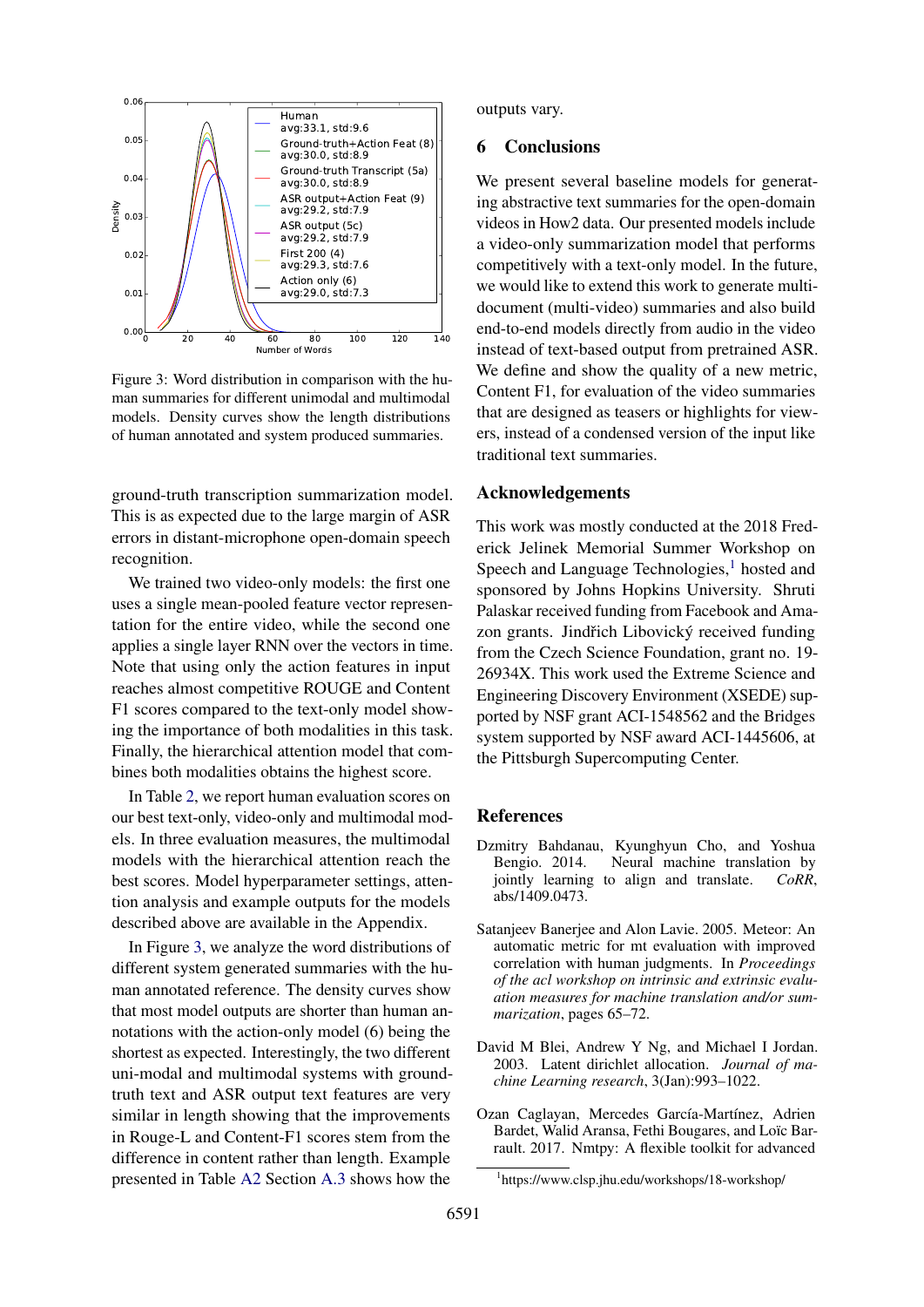neural machine translation systems. *The Prague Bulletin of Mathematical Linguistics*, 109:15–28.

- <span id="page-5-5"></span>Ziqiang Cao, Furu Wei, Li Dong, Sujian Li, and Ming Zhou. 2015. Ranking with recursive neural networks and its application to multi-document summarization. In *Twenty-ninth AAAI conference on artificial intelligence*.
- <span id="page-5-20"></span>Kyunghyun Cho, Bart van Merrienboer, Caglar Gulcehre, Dzmitry Bahdanau, Fethi Bougares, Holger Schwenk, and Yoshua Bengio. 2014. [Learning](https://doi.org/10.3115/v1/d14-1179) [phrase representations using rnn encoder–decoder](https://doi.org/10.3115/v1/d14-1179) [for statistical machine translation.](https://doi.org/10.3115/v1/d14-1179) In *Proceedings of the 2014 Conference on Empirical Methods in Natural Language Processing (EMNLP)*.
- <span id="page-5-9"></span>P. Das, C. Xu, R. F. Doell, and J. J. Corso. 2013. [A](https://doi.org/10.1109/cvpr.2013.340) [thousand frames in just a few words: Lingual de](https://doi.org/10.1109/cvpr.2013.340)[scription of videos through latent topics and sparse](https://doi.org/10.1109/cvpr.2013.340) [object stitching.](https://doi.org/10.1109/cvpr.2013.340) In *Proceedings of IEEE Conference on Computer Vision and Pattern Recognition*.
- <span id="page-5-18"></span>Michael Denkowski and Alon Lavie. 2014. Meteor universal: Language specific translation evaluation for any target language. In *Proceedings of the ninth workshop on statistical machine translation*, pages 376–380. Association for Computational Linguistics.
- <span id="page-5-10"></span>Spandana Gella, Mike Lewis, and Marcus Rohrbach. 2018. A dataset for telling the stories of social media videos. In *Proceedings of the 2018 Conference on Empirical Methods in Natural Language Processing*, pages 968–974.
- <span id="page-5-3"></span>Jade Goldstein, Vibhu Mittal, Jaime Carbonell, and Mark Kantrowitz. 2000. Multi-document summarization by sentence extraction. In *Proceedings of the 2000 NAACL-ANLP Workshop on Automatic summarization*, pages 40–48. Association for Computational Linguistics.
- <span id="page-5-19"></span>Max Grusky, Mor Naaman, and Yoav Artzi. 2018. Newsroom: A dataset of 1.3 million summaries with diverse extractive strategies. *CoRR*.
- <span id="page-5-15"></span>Çaglar Gülçehre, Sungjin Ahn, Ramesh Nallapati, Bowen Zhou, and Yoshua Bengio. 2016. Pointing the unknown words. In *Proceedings of the 54th Annual Meeting of the Association for Computational Linguistics, ACL 2016, Volume 1: Long Papers*.
- <span id="page-5-7"></span>Michael Gygli, Helmut Grabner, Hayko Riemenschneider, and Luc Van Gool. 2014. [Creating summaries](https://doi.org/10.1007/978-3-319-10584-0_33) [from user videos.](https://doi.org/10.1007/978-3-319-10584-0_33) In *European conference on computer vision*, pages 505–520. Springer.
- <span id="page-5-11"></span>Kensho Hara, Hirokatsu Kataoka, and Yutaka Satoh. 2018. [Can spatiotemporal 3d cnns retrace the his](https://doi.org/10.1109/cvpr.2018.00685)[tory of 2d cnns and imagenet?](https://doi.org/10.1109/cvpr.2018.00685) In *Proceedings of the IEEE Conference on Computer Vision and Pattern Recognition (CVPR)*, pages 6546–6555.
- <span id="page-5-12"></span>Will Kay, Joao Carreira, Karen Simonyan, Brian Zhang, Chloe Hillier, Sudheendra Vijayanarasimhan, Fabio Viola, Tim Green, Trevor Back, Paul Natsev, et al. 2017. The kinetics human action video dataset. *CoRR*.
- <span id="page-5-21"></span>Diederik P. Kingma and Jimmy Ba. 2014. Adam: A method for stochastic optimization. *CoRR*, abs/1412.6980.
- <span id="page-5-1"></span>Julian Kupiec, Jan Pedersen, and Francine Chen. 1995. A trainable document summarizer. In *Proceedings of the 18th annual international ACM SIGIR conference on Research and development in information retrieval*, pages 68–73. ACM.
- <span id="page-5-14"></span>Adrien Le Franc, Eric Riebling, Julien Karadayi, W Yun, Camila Scaff, Florian Metze, and Alejandrina Cristia. 2018. [The aclew divime: An easy-to](https://doi.org/10.21437/interspeech.2018-2324)[use diarization tool.](https://doi.org/10.21437/interspeech.2018-2324) In *Interspeech*, pages 1383– 1387. Interspeech, ISCA.
- <span id="page-5-8"></span>Haoran Li, Junnan Zhu, Cong Ma, Jiajun Zhang, and Chengqing Zong. 2017. Multi-modal summarization for asynchronous collection of text, image, audio and video. In *Proceedings of the 2017 Conference on Empirical Methods in Natural Language Processing*, pages 1092–1102.
- <span id="page-5-16"></span>Jindřich Libovický and Jindřich Helcl. 2017. Attention strategies for multi-source sequence-to-sequence learning. In *Proceedings of the 55th Annual Meeting of the Association for Computational Linguistics (Volume 2: Short Papers)*, pages 196–202.
- <span id="page-5-4"></span>Chin-Yew Lin and Eduard Hovy. 2002. From single to multi-document summarization. In *Proceedings of 40th Annual Meeting of the Association for Computational Linguistics*, pages 457–464.
- <span id="page-5-17"></span>Chin-Yew Lin and Franz Josef Och. 2004. Automatic evaluation of machine translation quality using longest common subsequence and skip-bigram statistics. In *Proceedings of the 42nd Meeting of the Association for Computational Linguistics*, pages 605–612. Association for Computational Linguistics.
- <span id="page-5-6"></span>Zheng Lu and Kristen Grauman. 2013. [Story-driven](https://doi.org/10.1109/cvpr.2013.350) [summarization for egocentric video.](https://doi.org/10.1109/cvpr.2013.350) In *Proceedings of the IEEE Conference on Computer Vision and Pattern Recognition*, pages 2714–2721.
- <span id="page-5-0"></span>Hans Peter Luhn. 1958. The automatic creation of literature abstracts. *IBM Journal of research and development*, 2(2):159–165.
- <span id="page-5-2"></span>Inderjeet Mani. 1999. *Advances in automatic text summarization*. MIT press.
- <span id="page-5-13"></span>Yajie Miao, Mohammad Gowayyed, and Florian Metze. 2015. [Eesen: End-to-end speech recognition us](https://doi.org/10.1109/asru.2015.7404790)[ing deep rnn models and wfst-based decoding.](https://doi.org/10.1109/asru.2015.7404790) In *Automatic Speech Recognition and Understanding (ASRU), 2015 IEEE Workshop on*, pages 167–174. IEEE.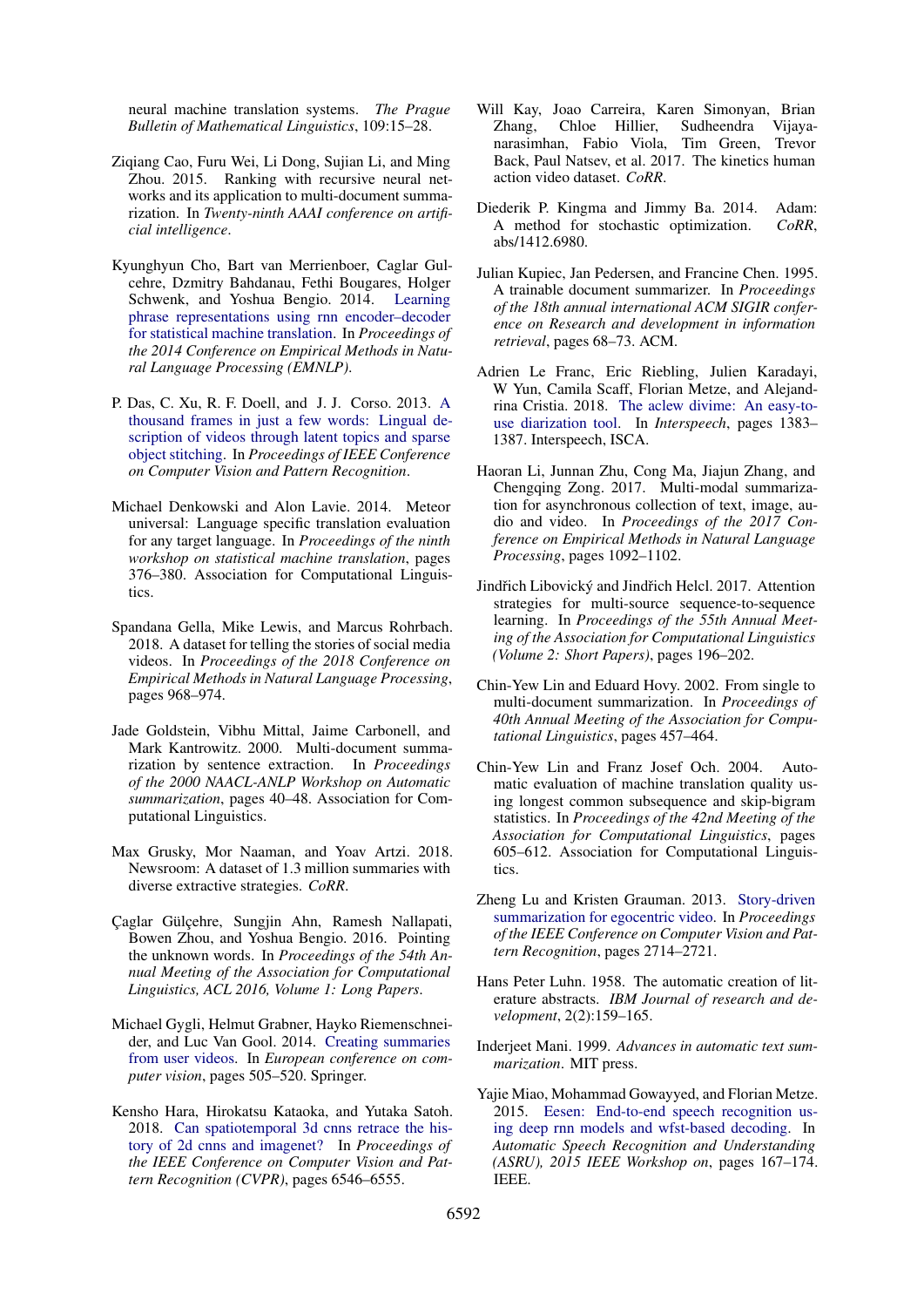- <span id="page-6-7"></span>Arthur G Money and Harry Agius. 2008. Video summarisation: A conceptual framework and survey of the state of the art. *Journal of Visual Communication and Image Representation*, 19(2):121–143.
- <span id="page-6-4"></span>Ramesh Nallapati, Bowen Zhou, Cicero dos Santos, Ça glar Gulçehre, and Bing Xiang. 2016. [Abstrac](https://doi.org/10.18653/v1/k16-1028)[tive text summarization using sequence-to-sequence](https://doi.org/10.18653/v1/k16-1028) [rnns and beyond.](https://doi.org/10.18653/v1/k16-1028) *CoNLL 2016*, page 280.
- <span id="page-6-6"></span>Shashi Narayan, Shay B Cohen, and Mirella Lapata. 2018. Ranking sentences for extractive summarization with reinforcement learning. *CoRR*.
- <span id="page-6-1"></span>Mayu Otani, Yuta Nakashima, Esa Rahtu, Janne Heikkilä, and Naokazu Yokoya. 2016. Learning joint representations of videos and sentences with web image search. In *European Conference on Computer Vision*, pages 651–667. Springer.
- <span id="page-6-13"></span>Vijayaditya Peddinti, Guoguo Chen, Vimal Manohar, Tom Ko, Daniel Povey, and Sanjeev Khudanpur. 2015. [Jhu aspire system: Robust lvcsr with tdnns,](https://doi.org/10.1109/asru.2015.7404842) [ivector adaptation and rnn-lms.](https://doi.org/10.1109/asru.2015.7404842) In *Automatic Speech Recognition and Understanding (ASRU), 2015 IEEE Workshop on*, pages 539–546. IEEE.
- <span id="page-6-10"></span>Michaela Regneri, Marcus Rohrbach, Dominikus Wetzel, Stefan Thater, Bernt Schiele, and Manfred Pinkal. 2013. [Grounding action descriptions in](https://doi.org/10.1162/tacl_a_00207) [videos.](https://doi.org/10.1162/tacl_a_00207) *TACL*, 1:25–36.
- <span id="page-6-11"></span>Anna Rohrbach, Marcus Rohrbach, Wei Qiu, Annemarie Friedrich, Manfred Pinkal, and Bernt Schiele. 2014. Coherent multi-sentence video description with variable level of detail. In *Pattern Recognition - 36th German Conference, GCPR 2014*, pages 184–195.
- <span id="page-6-3"></span>Alexander M. Rush, Sumit Chopra, and Jason Weston. 2015. A neural attention model for abstractive sentence summarization. In *Proceedings of the 2015 Conference on Empirical Methods in Natural Language Processing*, pages 379–389. Association for Computational Linguistics.
- <span id="page-6-9"></span>Shagan Sah, Sourabh Kulhare, Allison Gray, Subhashini Venugopalan, Emily Prud'Hommeaux, and Raymond Ptucha. 2017. [Semantic text summariza](https://doi.org/10.1109/wacv.2017.115)[tion of long videos.](https://doi.org/10.1109/wacv.2017.115) In *Applications of Computer Vision (WACV), 2017 IEEE Winter Conference on*, pages 989–997. IEEE.
- <span id="page-6-12"></span>Ramon Sanabria, Ozan Caglayan, Shruti Palaskar, Desmond Elliott, Loïc Barrault, Lucia Specia, and Florian Metze. 2018. How2: a large-scale dataset for multimodal language understanding. In *Proceedings of the Workshop on Visually Grounded Interaction and Language (ViGIL)*. NIPS.
- <span id="page-6-14"></span>Ramon Sanabria, Shruti Palaskar, and Florian Metze. 2019. Cmu sinbad's submission for the dstc7 avsd challenge. In *Proc. 7th Dialog System Technology Challenges Workshop at AAAI*, Honolulu, Hawaii, USA.
- <span id="page-6-5"></span>Abigail See, Peter J. Liu, and Christopher D. Manning. 2017. Get to the point: Summarization with pointergenerator networks. In *Proceedings of the 55th Annual Meeting of the Association for Computational Linguistics (Volume 1: Long Papers)*, pages 1073– 1083.
- <span id="page-6-20"></span>Rico Sennrich, Orhan Firat, Kyunghyun Cho, Alexandra Birch, Barry Haddow, Julian Hitschler, Marcin Junczys-Dowmunt, Samuel Läubli, Antonio Valerio Miceli Barone, Jozef Mokry, and Maria Nadejde. 2017. Nematus: a toolkit for neural machine translation. In *Proceedings of the Software Demonstrations of the 15th Conference of the European Chapter of the Association for Computational Linguistics*, pages 65–68. Association for Computational Linguistics.
- <span id="page-6-15"></span>Gunnar A. Sigurdsson, Gül Varol, Xiaolong Wang, Ali Farhadi, Ivan Laptev, and Abhinav Gupta. 2016. Hollywood in homes: Crowdsourcing data collection for activity understanding. In *European Conference on Computer Vision*.
- <span id="page-6-0"></span>Jingkuan Song, Yi Yang, Zi Huang, Heng Tao Shen, and Richang Hong. 2011. Multiple feature hashing for real-time large scale near-duplicate video retrieval. In *Proceedings of the 19th ACM international conference on Multimedia*, pages 423–432. ACM.
- <span id="page-6-8"></span>Yale Song, Jordi Vallmitjana, Amanda Stent, and Alejandro Jaimes. 2015. [Tvsum: Summarizing web](https://doi.org/10.1109/cvpr.2015.7299154) [videos using titles.](https://doi.org/10.1109/cvpr.2015.7299154) In *Proceedings of the IEEE conference on computer vision and pattern recognition*, pages 5179–5187.
- <span id="page-6-18"></span>Md Arafat Sultan, Steven Bethard, and Tamara Sumner. 2014. [Back to basics for monolingual alignment:](https://doi.org/10.1162/tacl_a_00178) [Exploiting word similarity and contextual evidence.](https://doi.org/10.1162/tacl_a_00178) *Transactions of the Association for Computational Linguistics*, 2:219–230.
- <span id="page-6-19"></span>Ilya Sutskever, James Martens, and Geoffrey E Hinton. 2011. Generating text with recurrent neural networks. In *Proceedings of the 28th International Conference on Machine Learning (ICML-11)*, pages 1017–1024. JMLR.org.
- <span id="page-6-16"></span>Ilya Sutskever, Oriol Vinyals, and Quoc V Le. 2014. Sequence to sequence learning with neural networks. In *Advances in Neural Information Processing Systems 27*, pages 3104–3112. Curran Associates, Inc.
- <span id="page-6-2"></span>Atousa Torabi, Niket Tandon, and Leonid Sigal. 2016. Learning language-visual embedding for movie understanding with natural-language. *CoRR*, abs/1609.08124.
- <span id="page-6-17"></span>Oriol Vinyals, Meire Fortunato, and Navdeep Jaitly. 2015. Pointer networks. In *Advances in Neural Information Processing Systems*, pages 2692–2700. Curran Associates, Inc.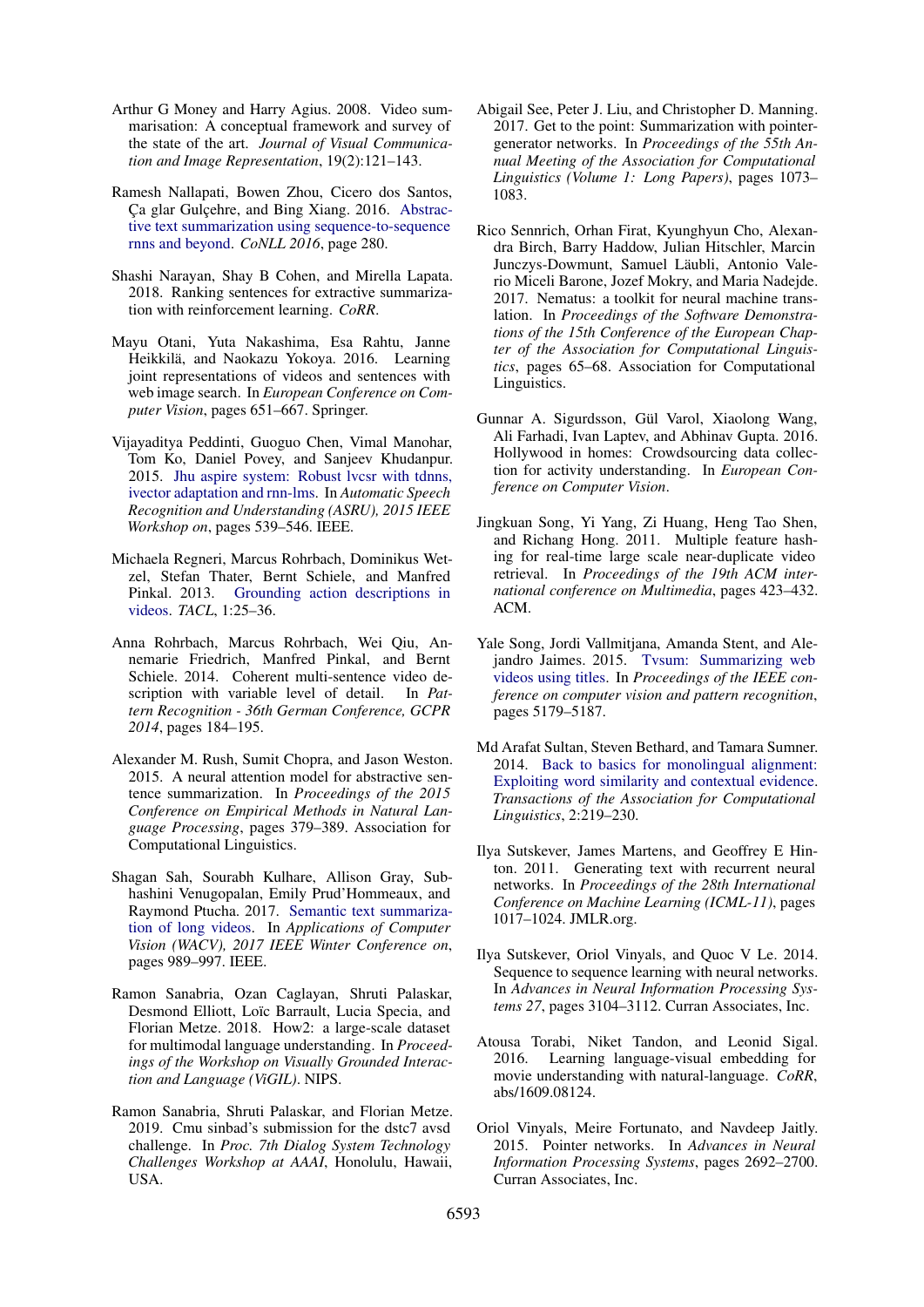- <span id="page-7-0"></span>Meng Wang, Richang Hong, Guangda Li, Zheng-Jun Zha, Shuicheng Yan, and Tat-Seng Chua. 2012. Event driven web video summarization by tag localization and key-shot identification. *IEEE Transactions on Multimedia*, 14(4):975–985.
- <span id="page-7-1"></span>Kristian Woodsend and Mirella Lapata. 2012. Multiple aspect summarization using integer linear programming. In *Proceedings of the 2012 Joint Conference on Empirical Methods in Natural Language Processing and Computational Natural Language Learning*, pages 233–243.
- <span id="page-7-2"></span>Michihiro Yasunaga, Rui Zhang, Kshitijh Meelu, Ayush Pareek, Krishnan Srinivasan, and Dragomir R. Radev. 2017. Graph-based neural multi-document summarization. In *Proceedings of the 21st Conference on Computational Natural Language Learning (CoNLL 2017)*, pages 452–462.
- <span id="page-7-3"></span>Kuo-Hao Zeng, Tseng-Hung Chen, Juan Carlos Niebles, and Min Sun. 2016. Generation for user generated videos. In *European conference on computer vision*, pages 609–625. Springer.
- <span id="page-7-5"></span>Jianguo Zhang, Pengcheng Zou, Zhao Li, Yao Wan, Ye Liu, Xiuming Pan, Yu Gong, and Philip S Yu. 2018. Product title refinement via multi-modal generative adversarial learning. *arXiv preprint arXiv:1811.04498*.
- <span id="page-7-4"></span>Luowei Zhou, Chenliang Xu, and Jason J. Corso. 2018. Towards automatic learning of procedures from web instructional videos. In *Proceedings of the Thirty-Second AAAI Conference on Artificial Intelligence, (AAAI-18)*, pages 7590–7598.

## A Appendix

#### A.1 Experimental Setup

In all our experiments, the text encoder consists of 2 bidirectional layers of the encoder with 256 Gated Recurrent Units (GRU; [Cho et al.](#page-5-20) [2014\)](#page-5-20) and 2 layers of the decoder with Conditional Gated Recurrent Units (CGRU; [Sennrich et al.](#page-6-20) [2017\)](#page-6-20). We optimize the models with the Adam Optimizer [\(Kingma and Ba,](#page-5-21) [2014\)](#page-5-21) with learning rate  $4 \cdot 10^{-4}$ halved after each epoch when the validation performance does not increase for maximum 50 epochs.

We restrict the input length to 600 tokens for all experiments except the best text-only model in the section Experiments and Results. We use vocabulary the 20,000 most frequently occurring words which showed best results in our experiments, largely outperforming models using subword-based vocabularies. We ran all experiments with the nmtpytorch toolkit [\(Caglayan et al.,](#page-4-5) [2017\)](#page-4-5).

<span id="page-7-6"></span>

| Set | Words                                                                                                       |
|-----|-------------------------------------------------------------------------------------------------------------|
|     | Transcript the, to, and, you, a, it, that, of, is, i,<br>going, we, in, your, this, 's, so, on              |
|     | Summary in, a, this, to, free, the, video, and,<br>learn, from, on, with, how, tips, for,<br>of, expert, an |

Table A1: Most frequently occurring words in Transcript and Summaries.

### <span id="page-7-7"></span>A.2 Frequent Words in Transcripts and Summaries

Table [A1](#page-7-6) shows the frequent words in transcripts (input) and summaries (output). The words in transcripts reflect conversational and spontaneous speech while words in the summary reflect their descriptive nature.

#### <span id="page-7-8"></span>A.3 Output Examples from Different Models

Table [A2](#page-8-0) shows example outputs from our different text-only and text-and-video models. The text-only model produces a fluent output which is close to the reference. The action features with the RNN model, which sees no text in the input, produces an in-domain ("fly tying"' and "fishing") abstractive summary that involves more details like "equipment" which is missing from the text-based models but is relevant. The action features without RNN model belongs to the relevant domain but contains fewer details. The nearest neighbor model is related to "knot tying" but not related to "fishing". The scores for each of these models reflect their respective properties. The random baseline output shows the output of sampling from the random language model based baseline. Although it is a fluent output, the content is incorrect. Observing other outputs of the model we noticed that although predictions were usually fluent leading to high scores, there is scope to improve them by predicting all details from the ground truth summary, like the subtle selling point phrases, or by using the visual features in a different adaptation model.

#### A.4 Attention Analysis

Figure [A1](#page-8-1) shows an analysis of the attention distributions using the hierarchical attention model in an example video of painting. The vertical axis denotes the output summary of the model, and the horizontal axis denotes the input time-steps (from the transcript). We observe less attention in the first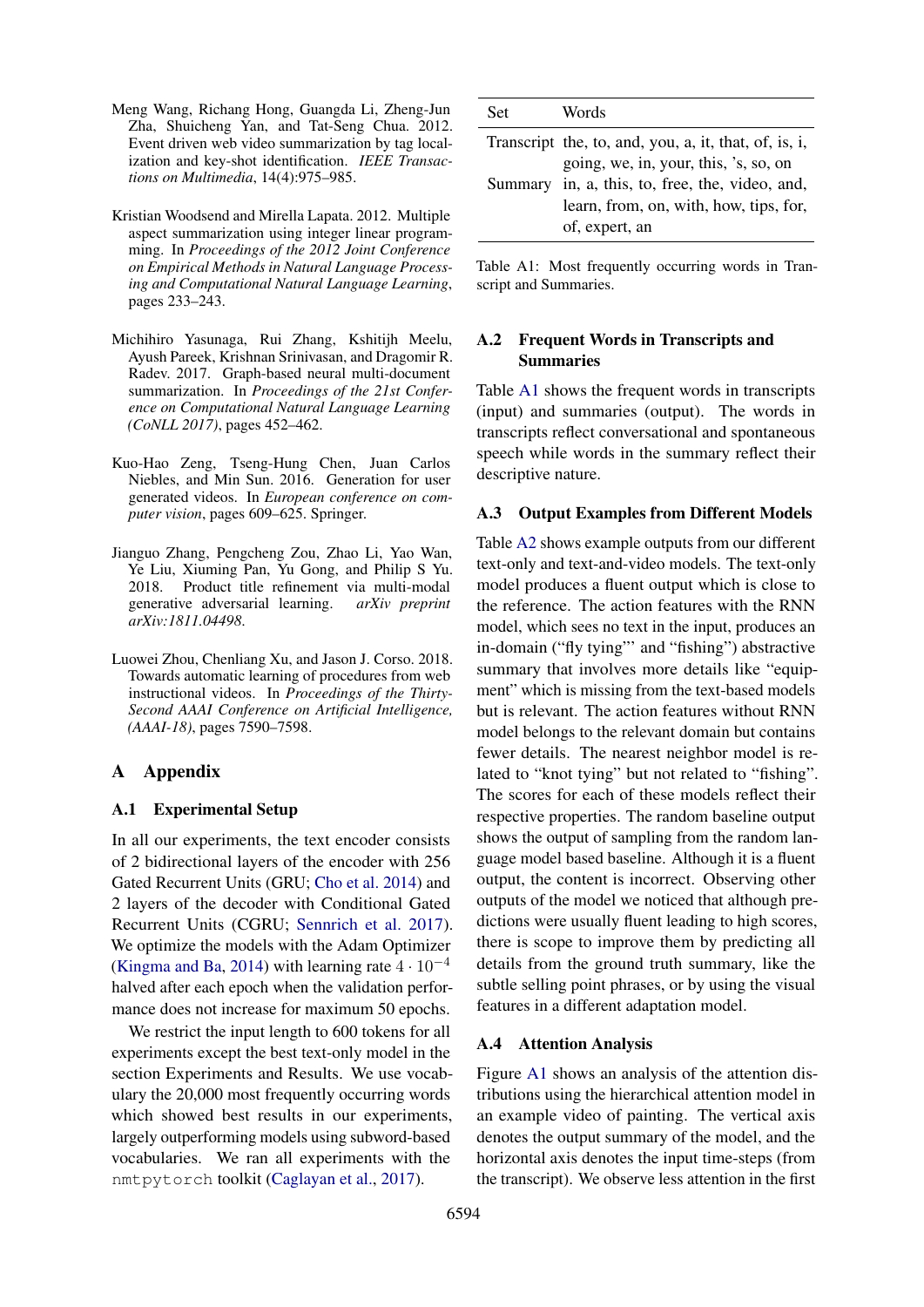<span id="page-8-0"></span>

| No.            | Model                                        | $R-L$ | $C-F1$ | Output                                                                                                                                                                  |
|----------------|----------------------------------------------|-------|--------|-------------------------------------------------------------------------------------------------------------------------------------------------------------------------|
|                | Reference                                    |       |        | watch and learn how to tie thread to a hook to help with fly tying as<br>explained by out expert in this free how - to video on fly tying tips<br>and techniques.       |
| 8              | $Ground-truth text +$<br><b>Action Feat.</b> |       | 48.9   | learn from our expert how to attach thread to fly fishing for fly fishing<br>in this free how - to video on fly tying tips and techniques.                              |
| 5a             | Text-only (Ground-<br>truth)                 |       | 47.4   | learn from our expert how to tie a thread for fly fishing in this free<br>how - to video on fly tying tips and techniques.                                              |
| 9              | $ASR$ output + $Ac-$<br>-46.3<br>tion Feat.  |       | 34.7   | learn how to tie a fly knot for fly fishing in this free how-to video on<br>fly tying tips and techniques.                                                              |
| 5c             | ASR output                                   | 46.1  | 34.7   | learn tips and techniques for fly fishing in this free fishing video on<br>techniques for and making fly fishing nymphs.                                                |
| 7              | Action Features $+$ 46.3<br><b>RNN</b>       |       | 34.9   | learn about the equipment needed for fly tying, as well as other fly<br>fishing tips from our expert in this free how - to video on fly tying<br>tips and techniques.   |
| 6              | Action<br>Features<br>only                   | 38.5  | 24.8   | learn from our expert how to do a double half hitch knot in this free<br>video clip about how to use fly fishing.                                                       |
| 2 <sub>b</sub> | Next Neighbor                                | 31.8  | 17.9   | use a sheep shank knot to shorten a long piece of rope. Learn how<br>to tie sheep shank knots for shortening rope in this free knot tying<br>video from an eagle scout. |
| 1              | Random Baseline                              | 27.5  | 8.3    | learn tips on how to play the bass drum beat variation on the guitar<br>in this free video clip on music theory and guitar lesson.                                      |

Table A2: Example outputs of ground-truth text-and-video with hierarchical attention (8), text-only with groundtruth (5a), text-only with ASR output (5c), ASR output text-andv-video with hierarchical attention (9), action features with RNN (7) and action features only (6) models compared with the reference, the topic-based next neighbor (2b) and random baseline (1). Arranged in the order of best to worst summary in this table.

<span id="page-8-1"></span>

Figure A1: Visualizing Attention over Video Features.

part of the video where the speaker is introducing the task and preparing the brush. In the middle half, the camera focuses on the close-up of brush strokes with hand, to which the model pays higher attention over consecutive frames. Towards the end, the close up does not contain the hand but only the paper and brush, where the model again pays less attention which could be due to unrecognized ac